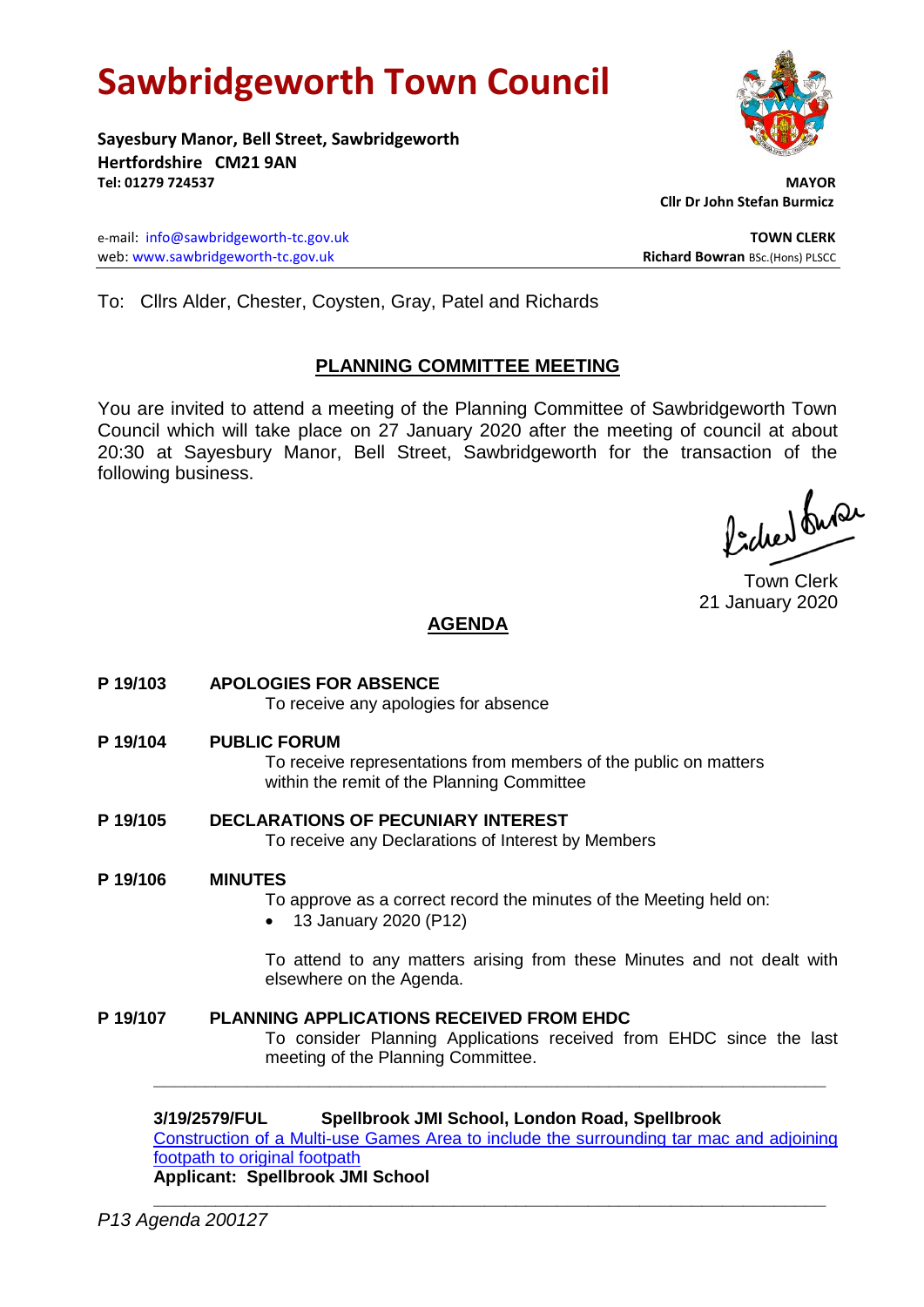# **3/20/0032/HH 16 Northfield Road, CM21 9DR**

[Demolition of conservatory. Erection of a part single](https://publicaccess.eastherts.gov.uk/online-applications/applicationDetails.do?activeTab=documents&keyVal=Q3U9G1GLMNK00) and two storey rear extension with [alterations to fenestration to flank elevation](https://publicaccess.eastherts.gov.uk/online-applications/applicationDetails.do?activeTab=documents&keyVal=Q3U9G1GLMNK00) **Applicant:** Alistair Allen

**\_\_\_\_\_\_\_\_\_\_\_\_\_\_\_\_\_\_\_\_\_\_\_\_\_\_\_\_\_\_\_\_\_\_\_\_\_\_\_\_\_\_\_\_\_\_\_\_\_\_\_\_\_\_\_\_\_\_\_\_\_\_\_\_\_**

**\_\_\_\_\_\_\_\_\_\_\_\_\_\_\_\_\_\_\_\_\_\_\_\_\_\_\_\_\_\_\_\_\_\_\_\_\_\_\_\_\_\_\_\_\_\_\_\_\_\_\_\_\_\_\_\_\_\_\_\_\_\_\_\_\_**

# **3/20/0039/HH 3 The Orchards, CM21 9BB**

[Two storey side and rear extensions. Single storey front extension to create porch. Loft](https://publicaccess.eastherts.gov.uk/online-applications/applicationDetails.do?activeTab=documents&keyVal=Q3W42GGLMO200)  [conversion into additional living space to include front and rear dormer windows.](https://publicaccess.eastherts.gov.uk/online-applications/applicationDetails.do?activeTab=documents&keyVal=Q3W42GGLMO200)  [Conversion and alterations of garage to playroom and study](https://publicaccess.eastherts.gov.uk/online-applications/applicationDetails.do?activeTab=documents&keyVal=Q3W42GGLMO200) **Applicant:** Mr & Mrs Paul James

**\_\_\_\_\_\_\_\_\_\_\_\_\_\_\_\_\_\_\_\_\_\_\_\_\_\_\_\_\_\_\_\_\_\_\_\_\_\_\_\_\_\_\_\_\_\_\_\_\_\_\_\_\_\_\_\_\_\_\_\_\_\_\_\_\_**

## **3/20/0050/PNHH 20 Yewlands, CM21**

[Single storey rear extension, Depth 5 metres, Maximum height 3.80 metres, Eaves height](https://publicaccess.eastherts.gov.uk/online-applications/applicationDetails.do?activeTab=documents&keyVal=Q41HE4GL00X00)  [2.70 metres](https://publicaccess.eastherts.gov.uk/online-applications/applicationDetails.do?activeTab=documents&keyVal=Q41HE4GL00X00)

**\_\_\_\_\_\_\_\_\_\_\_\_\_\_\_\_\_\_\_\_\_\_\_\_\_\_\_\_\_\_\_\_\_\_\_\_\_\_\_\_\_\_\_\_\_\_\_\_\_\_\_\_\_\_\_\_\_\_\_\_\_\_\_\_\_**

**Applicant:** Chisnall

## **3/20/0051/HH 8 New Street, CM21 9BA**

[Construction of single storey rear extension and first floor rear extension. Alterations to](https://publicaccess.eastherts.gov.uk/online-applications/applicationDetails.do?activeTab=documents&keyVal=Q41O2AGLMOX00)  [rear roof and fenestration](https://publicaccess.eastherts.gov.uk/online-applications/applicationDetails.do?activeTab=documents&keyVal=Q41O2AGLMOX00) **Applicant:** Robinson

**\_\_\_\_\_\_\_\_\_\_\_\_\_\_\_\_\_\_\_\_\_\_\_\_\_\_\_\_\_\_\_\_\_\_\_\_\_\_\_\_\_\_\_\_\_\_\_\_\_\_\_\_\_\_\_\_\_\_\_\_\_\_\_\_\_**

#### **P 19/108 LATE PLANNING APPLICATIONS**

To deal with Planning Applications received from EHDC following the Publication of this Agenda and received before 24 January 2020

#### **P 19/109 PLANNING DECISIONS MADE BY EHDC**

To receive Planning Decisions from EHDC.

#### **3/19/2334/HH 4 Pishiobury Drive, CM21 0AE**

Erection of a part one storey, part two storey rear/side extension and insertion of rear rooflight **Applicant:** Mr Jim Rex *STC Comment:* No objection *EHDC Decision:* Granted

**\_\_\_\_\_\_\_\_\_\_\_\_\_\_\_\_\_\_\_\_\_\_\_\_\_\_\_\_\_\_\_\_\_\_\_\_\_\_\_\_\_\_\_\_\_\_\_\_\_\_\_\_\_\_\_\_\_\_\_\_\_\_\_\_\_**

**\_\_\_\_\_\_\_\_\_\_\_\_\_\_\_\_\_\_\_\_\_\_\_\_\_\_\_\_\_\_\_\_\_\_\_\_\_\_\_\_\_\_\_\_\_\_\_\_\_\_\_\_\_\_\_\_\_\_\_\_\_\_\_\_\_**